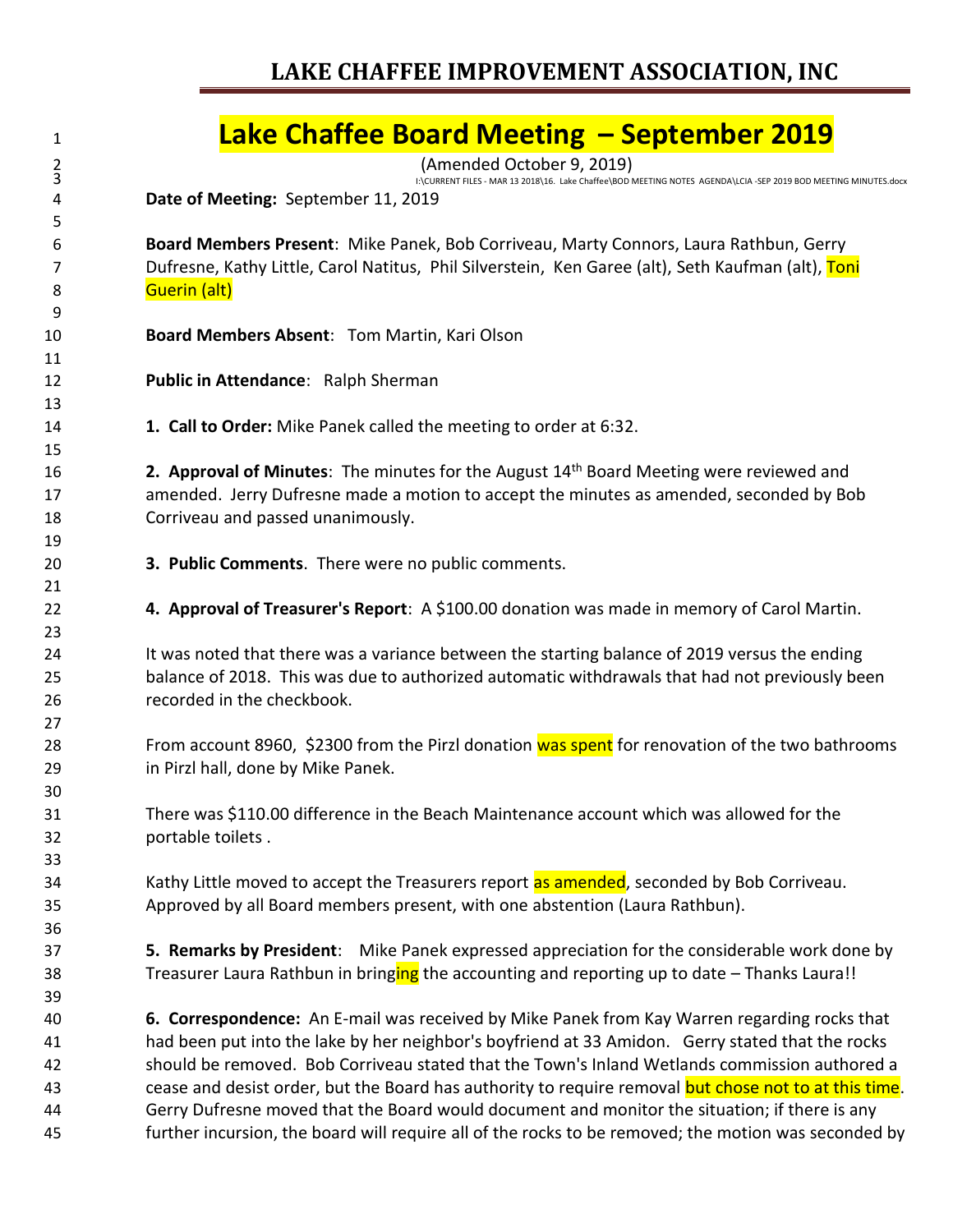Kathy Little and passed with six 'yes' votes, one 'no' vote and one abstention. Mike Panek will write a letter to the residents.

 Mike Panek received a text message from a resident on Oak Drive regarding a trailer parked in the public right of way. Mike visited the residence where the trailer was located and left a message with the owner's daughter regarding the need to remove the trailer. Mike revisited the location again later and the trailer was still there. A fine was determined and Mike informed the owner by mail.

 Laura Rathbun received correspondence from the Connecticut Federation of Lakes regarding training and information services that they offer. She raised the question if LCIA should be a member, and whether or not there might be grant money available to help fund the UConn study that LCIA has committed to. The idea was discussed, but no action was taken.

 Gerry Dufresne received a favorable comment from the contractor who was hired by LCIA to remove trees from Cedar (Swing) Island, to the effect that it was "nice doing business with LCIA."

#### **7. Chairperson's Reports:**

 **a. Boat Launch and Boat Dock**: - Boat launch area was mowed yesterday (Tuesday Sept 10). The dock remains in the water due to an inoperable excavator.

 The resident next to the boat launch still has not removed piles of dirt, nor has any new material been added. Gerry removed and cut up a dead tree that had fallen partially into the road. He also cut some branches that have been blocking the Stop sign, but there are still some remaining.

- At the boat dock Mike Panek replaced the yellow safety tape with plastic chain that he bolted in place to reduce the possibility of it being removed.
- Per the discussion in the August meeting regarding an aluminum dock to replace the current wooden one, Mike Panek investigated the additional cost required to have a set of wheels added to the previous plan. He found that a wheeled dock would add \$250, bringing the cost to \$2165 to replace the wood dock at the boat launch. The decision was made to replace wood dock with a new dock in the spring, and to remove the wood dock as soon as possible. To that end a work party  $\mu$  was planned for 10:00 AM on Sunday September 15<sup>th</sup> to remove the wood dock, take in the bouys at the beaches, and secure the raft at Main beach.
- **b. Constable**: The Constable reported that things have been fairly quiet. One situation was discussed in which a young woman with two boys on a handicapped scooter was driving on the 84 road, but she refused to stop when hailed by the Constable.
- **c. Beaches – Main & Mothers**: Mike Panek delivered the following report on behalf of Jean Panek Beach Chairperson - regarding the beaches: The portable toilets at both beaches have been picked up. The bouys at both beaches need to be removed, and the raft at Main beach needs to be secured for the winter. These tasks were slated for the work party planned for Sunday September 90  $15^{th}$ .
-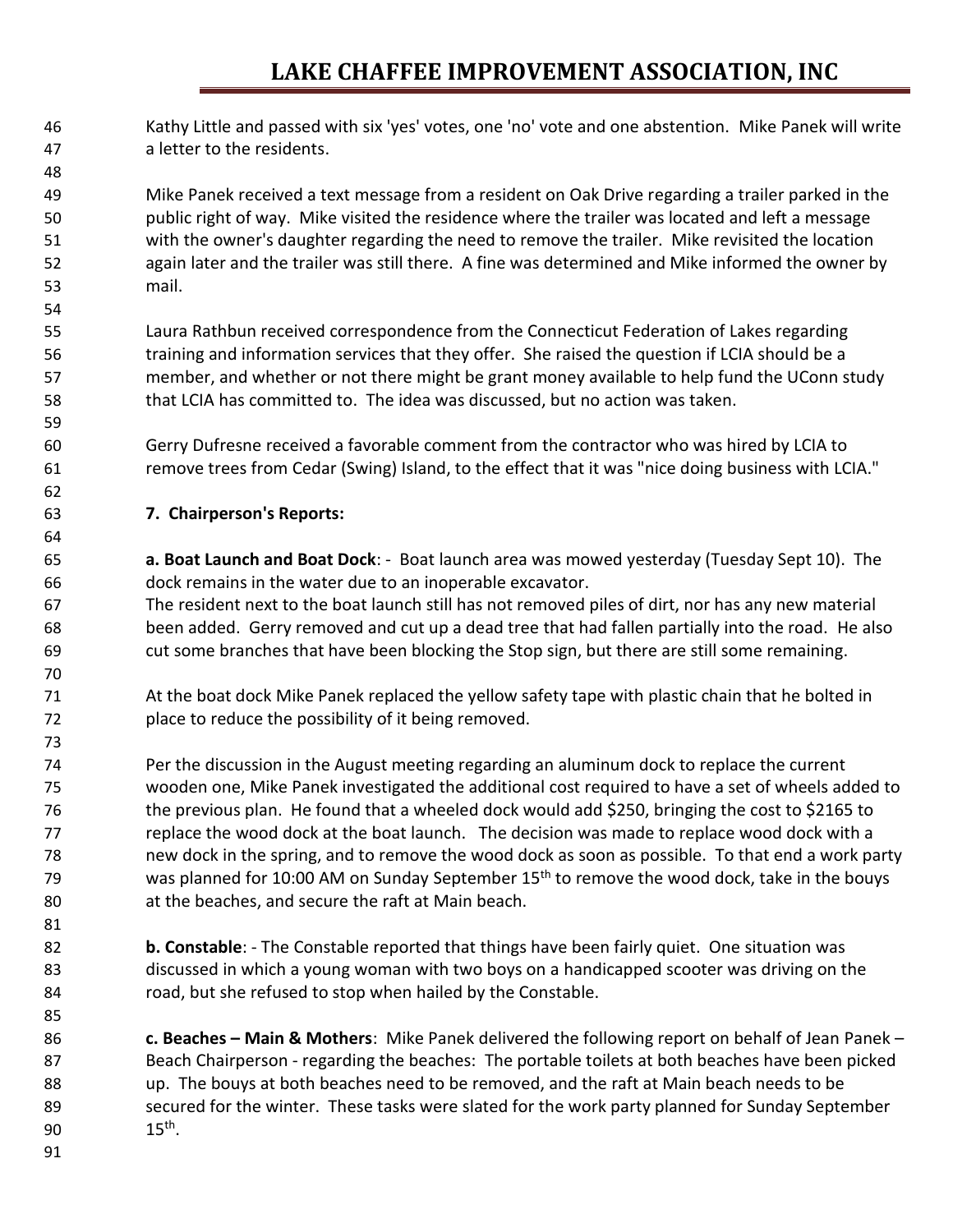- **d. Dam**: Kari Olson, Dam Chairperson was not present. Mike Panek reported that the Emergency Plan has still not been received, in spite of being significantly past the promised delivery date. Mike Panek stated that he would contact the consultant and request that the report be completed and forwarded to LCIA within the next two weeks.
- Mike reported that the piece of dock or float that had been reported next to the spillway was removed.
- **e. Environmental Chairperson**: Ralph Sherman reported that "all measurements were phenomenal". Weeds are still present, but diminishing. He has not heard from UConn regarding the start of the study, and other than that, all is progressing normally.
- **f. Roads: -** Mike Panek reported contacting Hipsky, and he is on schedule to pave two portions of Circle Drive. It appears that the bank will pay to cover expenses for a portion of that work pending the receipt of certain specified documents. Mike stated that those documents have been sent to the bank.
- Some new sign posts have been put up, and they look excellent very professionally done. Thank you to the anonymous donor who paid for and put up the signage.
- Carol Natitus inquired about the status of bids for snow plowing. Mike Panek stated that it was his plan to continue to use the current contractor, due to the Association's experience with him over the past two years, including reliability, price and quality. There was a discussion regarding that experience with a general consensus that most residents were satisfied with the service, but that Mike should reach out to the contractor to ensure that he will be available and that his prices will not change over last year. Mike agreed to call him, and if his price and availability is the same, to go ahead and contract him. Gerry Dufresne made a motion authorizing Mike Panek to conduct these negotiations on behalf of the Board. Bob Corriveau seconded and the motion was approved with one abstention.
- **g. Fund Raising:** -Phil Silverstein confirmed that October 5 is the date for the final year-end party. He stressed the importance of Board members attending this event to meet and establish relationships with residents. Phil proposed a 50/50 raffle; after some discussion it was agreed to open the 50/50 raffle to all residents regardless of whether they attend the party; in addition a second raffle would be conducted for residents who do attend, with non-cash gift prizes that would be donated by the Board of Directors.
- **h. Tax Collection:** Laura Rathbun stated that Tax bills would be sent out by Saturday (September 130  $14<sup>th</sup>$ . Promotions for the October Party would be added.
- Discussion of overdue/delinquent taxes was postponed due to Tom Martin's absence.
- **i. Hall:** Kathy Little reports that she has a request for rental on 10/13. A new weather-resistant bulletin board was purchased and mounted on the outside of Pirzl Hall by an anonymous donor.
-